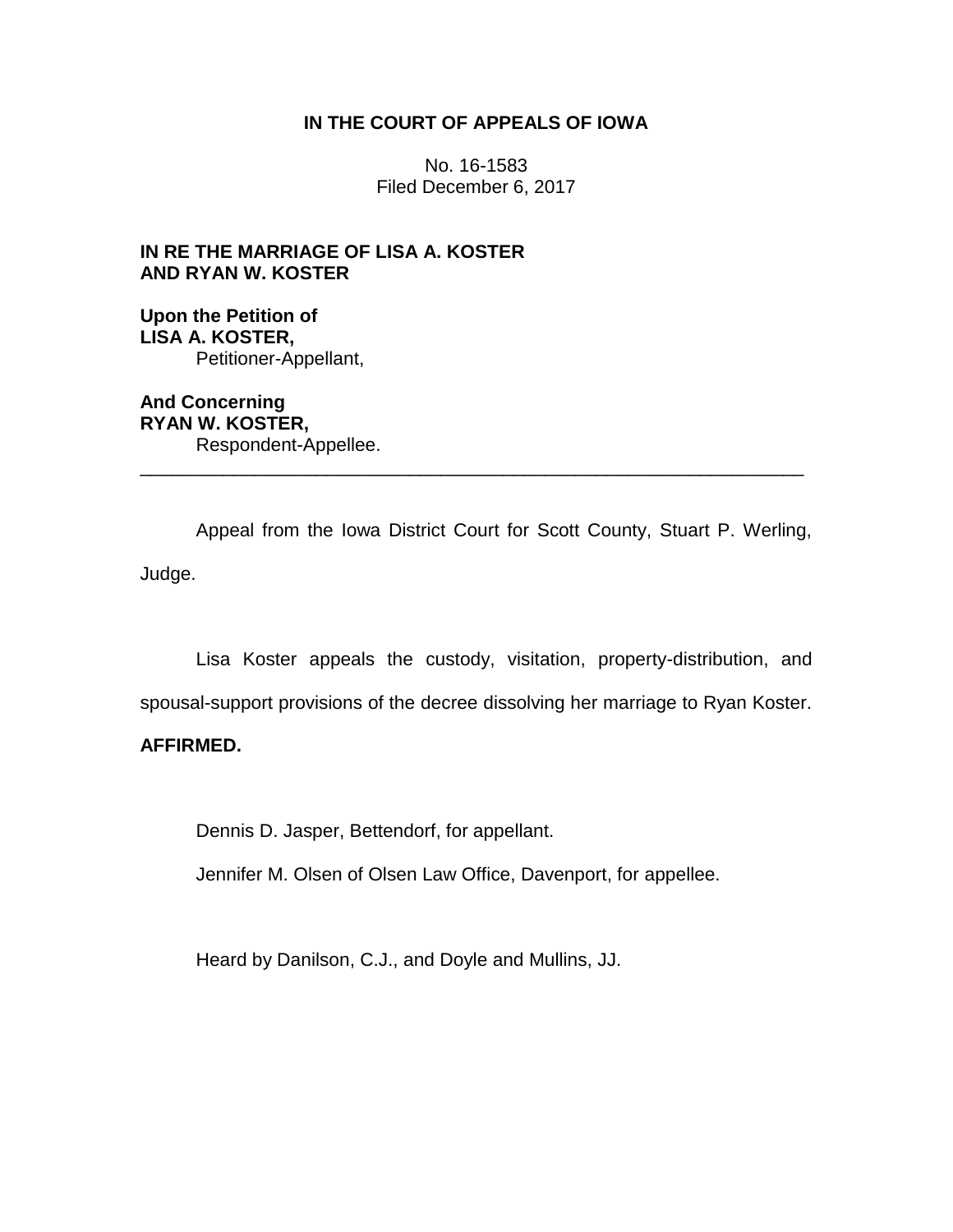#### **MULLINS, Judge.**

 $\overline{a}$ 

Lisa Koster appeals the custody, visitation, property-distribution, and spousal-support provisions of the decree dissolving her marriage to Ryan Koster. She contends (1) the district court's factual findings are biased and unsupported by the evidence and, as a result, the district court erred in granting physical care of the parties' two minor children to Ryan because it assumed Lisa's repeated, but unsubstantiated, allegations that Ryan abused the children had a negative effect on the children; (2) the division of assets is inequitable; and (3) the award of alimony in the amount of \$1000.00 per month for one year is inequitable.<sup>1</sup> Lisa requests an award of appellate attorney fees.

### **I. Background Facts and Proceedings**

The parties met in late 2006 as a result of their mutual participation in a church group. They immediately started dating and were subsequently married in August 2007. At the time of trial, Lisa was thirty-four years old and Ryan thirtynine. The parties have two children, a daughter and son, born in 2011 and 2012, respectively. At the time of trial, the children were four and five years old.

 $1$  Lisa also argues (1) the statements of the guardian ad litem at trial were subjective, speculative, and biased and therefore should not have been considered by the court and (2) the district court's visitation schedule was "outrageous" and not in the best interests of the children. Because Lisa provides us with no legal authority to support her arguments on either of these issues, we decline to consider them. *See* Iowa R. App. P. 6.903(2)(g)(3); *see also In re C.B.*, 611 N.W.2d 489, 492 (Iowa 2000) ("A broad, all encompassing argument is insufficient to identify error in cases of de novo review."); *Hyler v. Garner*, 548 N.W.2d 864, 876 (Iowa 1996) ("[W]e will not speculate on the arguments [a party] might have made and then search for legal authority and comb the record for facts to support such arguments."); *Ingraham v. Dairyland Mut. Ins. Co.*, 215 N.W.2d 239, 240 (Iowa 1974) ("To reach the merits of this case would require us to assume a partisan role and undertake the appellant's research and advocacy. This role is one we refuse to assume.").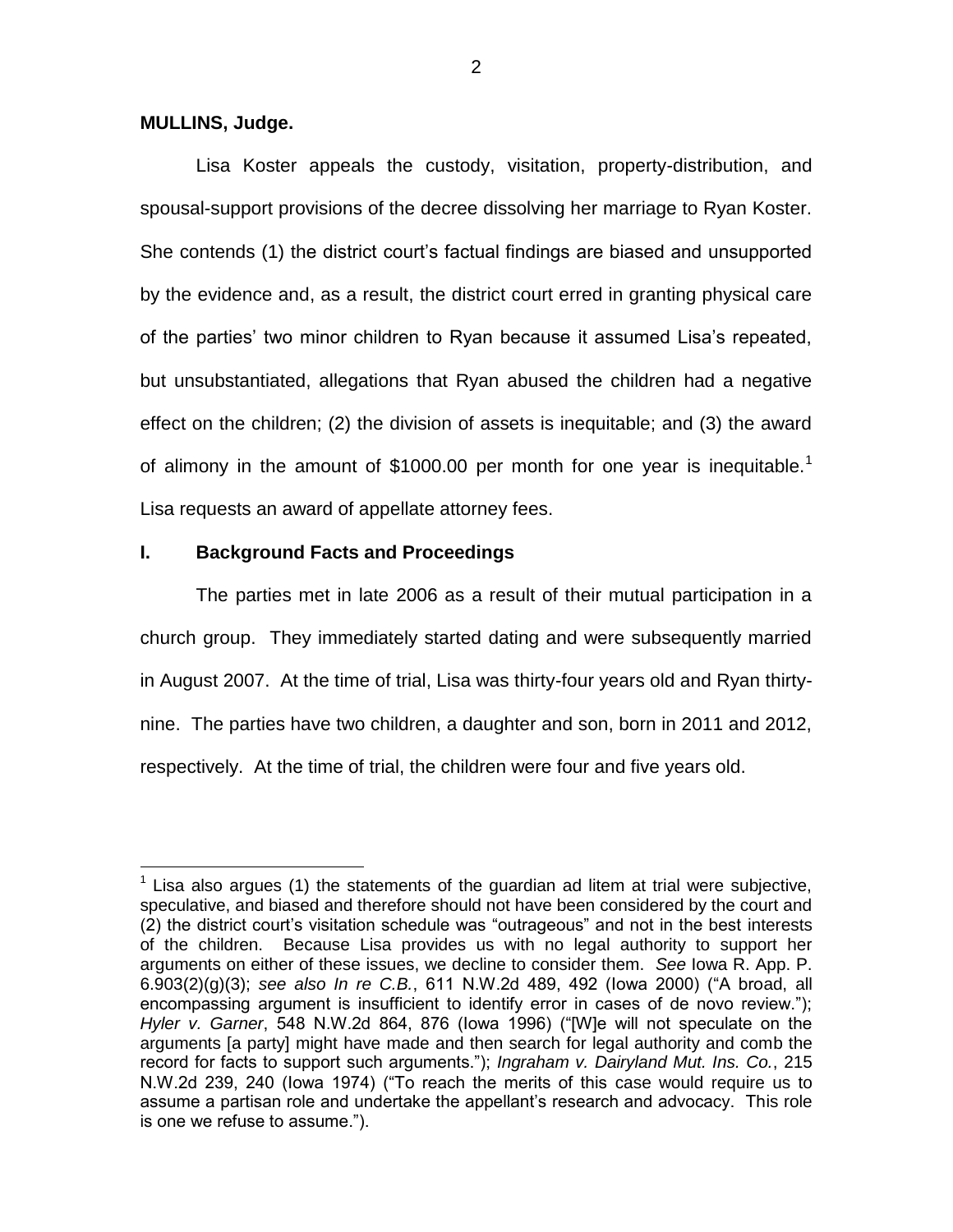Ryan has obtained a bachelor's degree in management-information systems and is employed as an "IT team leader" for a manufacturer. In this position he earns an annual base salary of approximately \$128,900.00 and potentially receives an annual bonus, which varies depending upon company performance. Neither party challenges the district court's imputation of a \$30,000.00 bonus to Ryan. Ryan's employer allows him flexibility in his work schedule pursuant to meeting his obligations as a parent and ministering to the needs of the children.

Lisa has obtained an associate's degree in management and marketing and has "almost completed" her bachelor's degree. During the marriage, Ryan encouraged Lisa to complete her bachelor's degree but she declined to do so. It would cost Lisa approximately \$9500.00 to complete her bachelor's degree. Lisa worked at a church from 2006 to 2011. In this capacity, she earned between \$22,000.00 and \$28,000.00 per year and received benefits. It is undisputed that, before the parties' separation, Lisa was the primary caregiver of the children. In 2011, the parties mutually agreed that Lisa would be a stay-at-home mother. Lisa's status as a stay-at-home mother continued until after the commencement of proceedings. Since the commencement of proceedings, Lisa has started her own business in which she sells clothes online from her home. The business was recently launched at the time of trial, and Lisa had yet to make any profits at that time. Obviously, Lisa's status as a self-employed individual working from home allows her flexibility in her daily schedule.

Ryan has admittedly struggled with being "rough" with the parties' son, having "spanked him in anger" in the past when it comes to discipline and related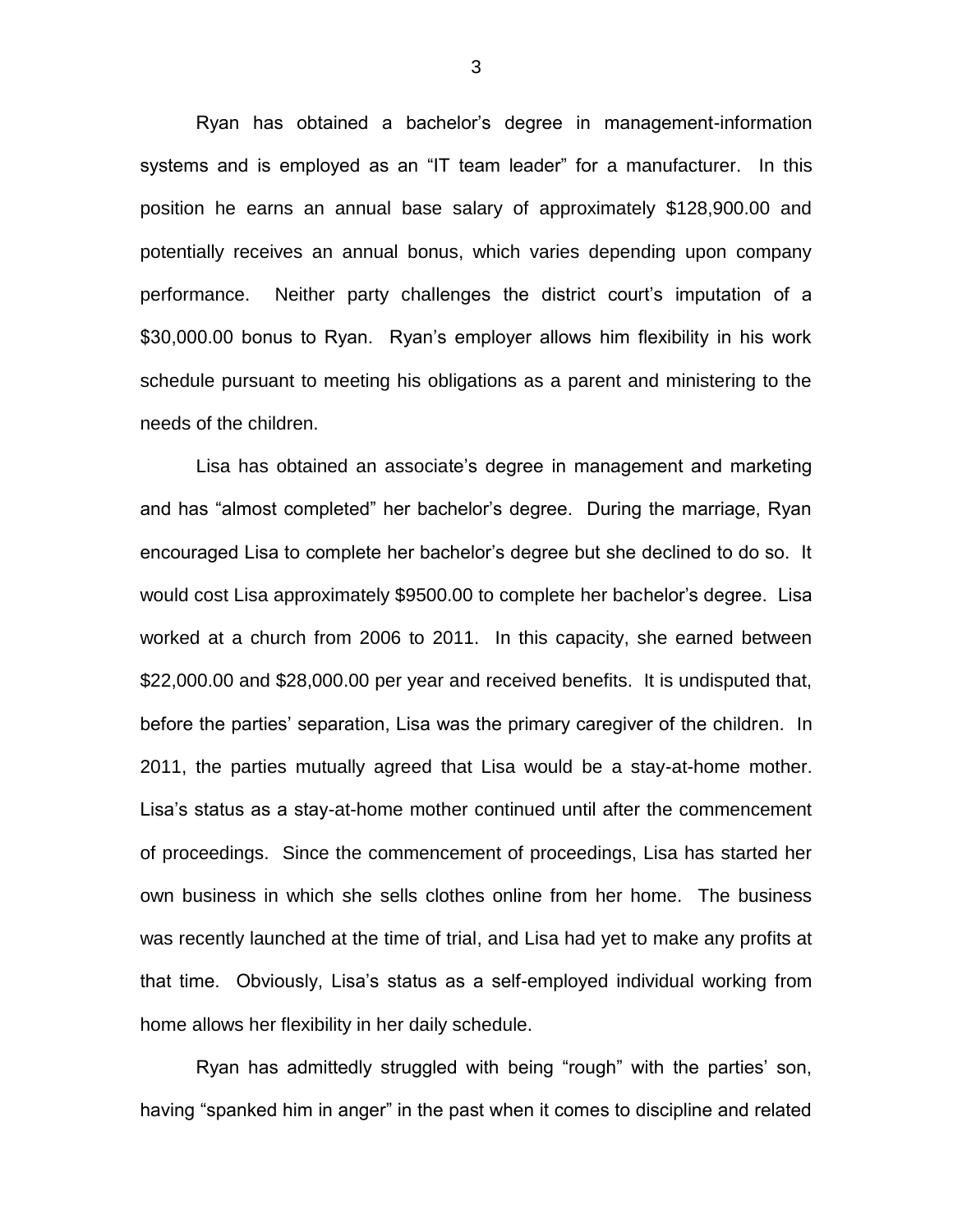matters. The record reveals, however, that Lisa has also used spanking as a disciplinary tool. Although Lisa accuses Ryan of physically abusing their son on a number of occasions, we find those allegations unsupported by the record and conclude Ryan's conduct does not amount to physical abuse. Lisa is an aggressive discipliner and demands strict obedience from her children. Ryan, on the other hand, is more apt to be a nurturing disciplinary authority. According to a mental-health counselor, the children have close bonds with both parents. Both children enjoy the time they are able to spend with each of the parents. The children love both parents, and both parents love the children.

Prior to April 28, 2015, Lisa had started engaging the children in "body safety" discussions and advised the children that "no one is ever supposed to touch" them in their private areas. In these discussions, Lisa did not explain to the children that it would be appropriate for Ryan to have contact with these areas when completing parental tasks, such as bathing or wiping them.

On April 28, 2015, the parties' daughter allegedly reported to Lisa that Ryan touched her inappropriately.<sup>2</sup> After contacting a friend, Lisa transported both children to the hospital and reported Ryan to local law enforcement and the lowa Department of Human Services (DHS). $3$  At this time, Lisa also alleged Ryan physically abused the parties' son. On April 30, upon being advised by Lisa of the allegations, the "security team" at the parties' church, which is led by Lisa's brother-in-law, posted a "security alert" poster in the church's security

 $\overline{a}$ 

 $2$  The record reveals that, at this point in time, Lisa was already in search of legal counsel to pursue "separation" from Ryan.

 $3$  She also advised the Federal Bureau of Investigation, and several of the parties' friends of the allegations and authorized the administration of rape test kits on both of her children.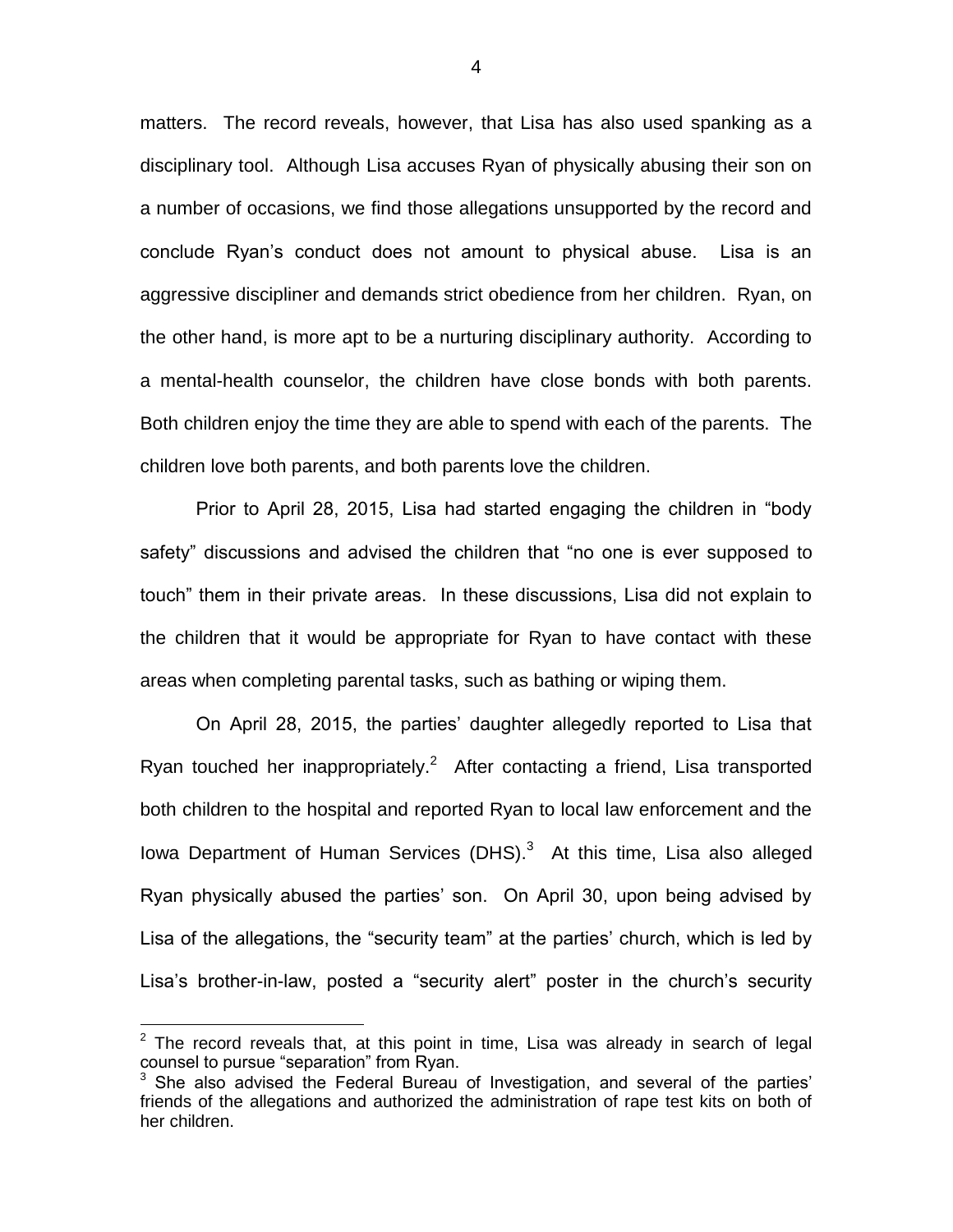office that stated Lisa "and the children . . . are in danger of physical harm from Ryan" and he "cannot be on the premises at the same time as Lisa" and the children. One of the pastors of the church also sent at least one email to church staff and small-group members implying that Ryan abused the children and church members should limit their contact with him and support Lisa in her ensuing legal battle.

In relation to the alleged sexual contact, Lisa submitted Ryan's computer and other electronic devices to law enforcement to have them searched for child pornography despite the fact she had never seen Ryan view the same. No child pornography was found on his devices. In August, Lisa also paid a private firm \$1500.00 to forensically analyze Ryan's computer for the presence of child pornography but the result was the same. Someone also contacted Ryan's employer and reported he was viewing pornography on his work devices. The work devices were confiscated and searched but, again, nothing was found.

During the resulting DHS investigation, the daughter did state that Ryan has touched her "down there" in the past, but no information was provided that such contact was accompanied by a sexual intent on the part of Ryan or was otherwise inappropriate. The child-protective worker specifically noted in her report that, "with the manner in which Lisa reacted to [the daughter's] comments and the leading questions asked by [Lisa], it is difficult to discern if contact was sexual in nature." Ultimately, DHS found the allegations against Ryan unsubstantiated. Law enforcement also declined to pursue criminal charges.

The day after Lisa filed her initial report with DHS, she filed a petition for relief from domestic abuse alleging domestic abuse on the part of Ryan and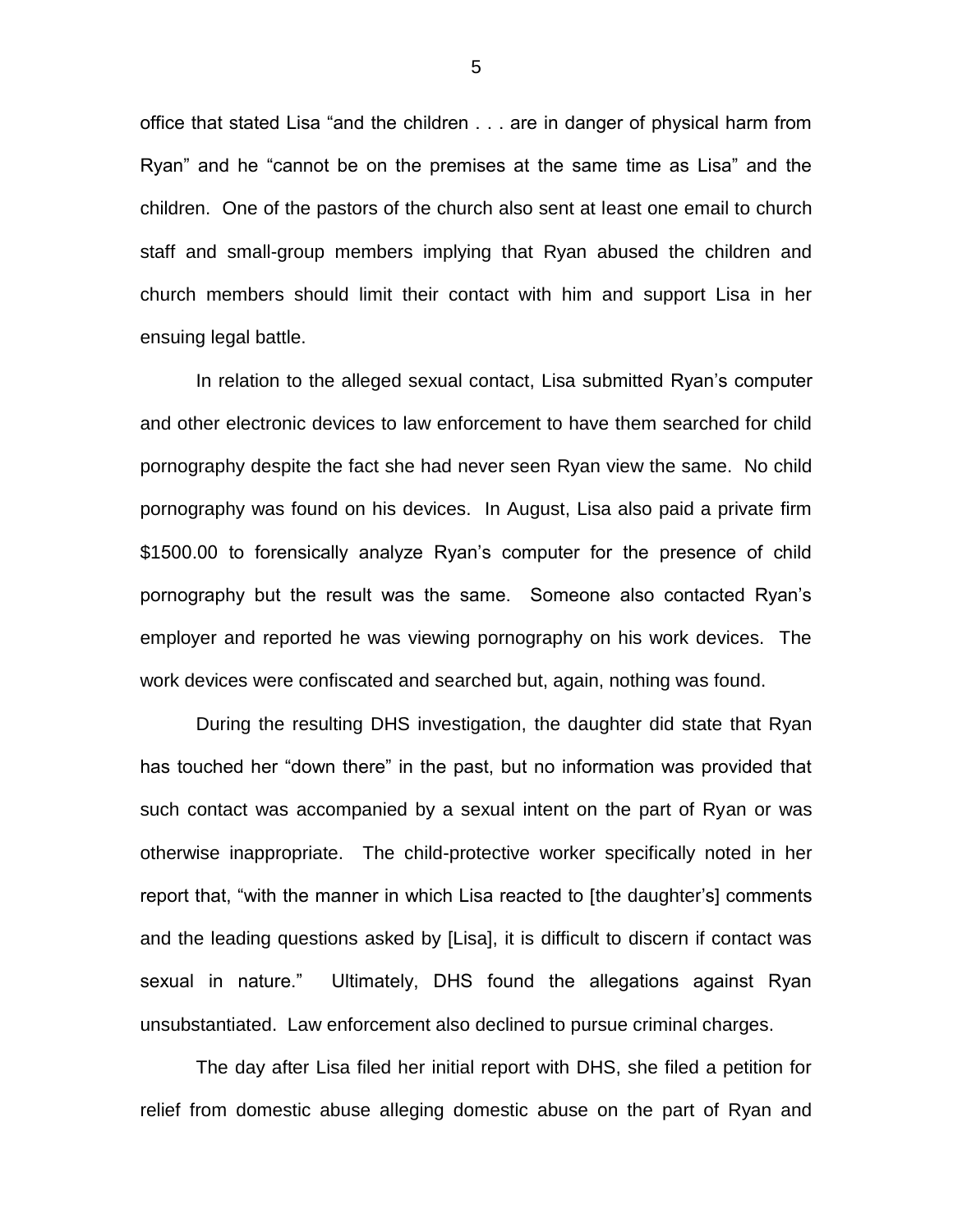requested the entry of protective order restricting Ryan from contacting her and the children. A temporary protective order was entered by the district court the same day. Lisa filed a petition for dissolution of marriage approximately one week later. Therein, she requested, among other things, physical care of the children and temporary and permanent child and spousal support.

In May, Ryan moved for temporary visitation. Following a hearing on the domestic-abuse matter, the district court announced on the record its belief that Lisa's allegations of domestic abuse were "incredible and not believable" and Ryan's testimony was "far more credible." The district court subsequently awarded Ryan two one-hour supervised visits with the children per week and cancelled the temporary protective order.

In June, Lisa filed an application for, among other things, temporary child and spousal support. At a contested hearing in July, Lisa also requested an award of temporary attorney fees. Following the hearing, the court ordered Ryan to pay Lisa \$1800.00 in monthly child support and \$5000.00 in temporary attorney fees and to continue to pay household and other expenses during the pendency of the action but denied Lisa's request for temporary spousal support. The court also "slightly expanded" Ryan's visitation by granting unsupervised visitation in a public place for two hours every Wednesday and three hours on Saturday and Sunday.

Following a second hearing on temporary matters later in July, the district court granted the parties temporary, joint legal custody but granted Lisa physical care of the children. The court provided Ryan with temporary, unsupervised visitation every Wednesday and every other weekend and reduced his temporary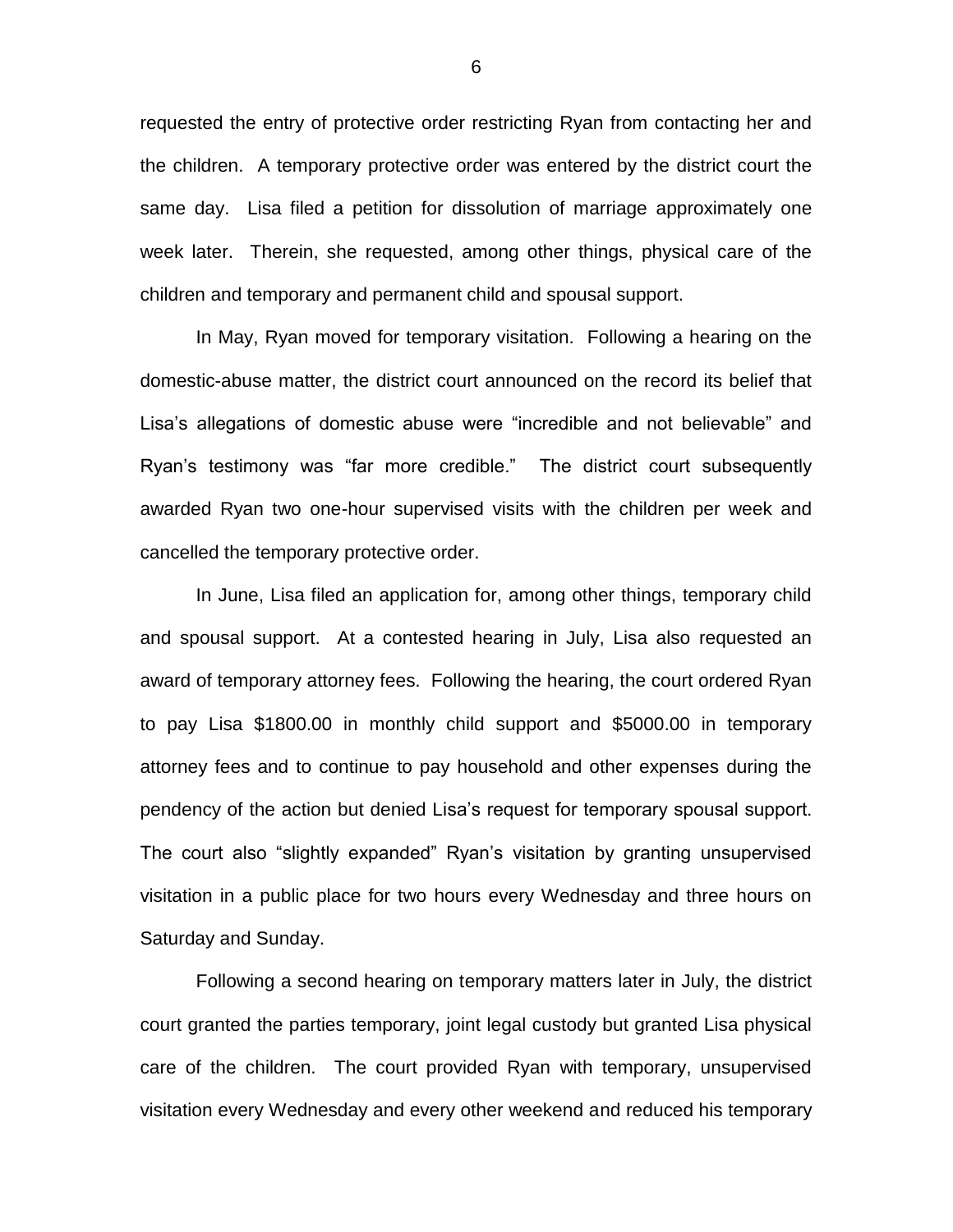child-support obligation. In doing so, the court noted "that the credible evidence presented [did] not substantiate [Lisa's] contention that [Ryan] has sexually abused his daughter, and . . . she has not proven that [Ryan] is engaged in a pattern of physical abuse of either child." Lisa subsequently reapplied for temporary spousal support and, in August, the court ordered Ryan to pay monthly, temporary spousal support in the amount of \$500.00.

The children began seeing a mental-health counselor in August. Based on her interactions with the parties and children, the counselor does not believe that Ryan abused the children. In fact, when the counselor asked the children about the allegations, they both denied that they occurred. The counselor noted her concern for Lisa's frequent pressing of the children on the issue of whether Ryan has abused them and opined that such is detrimental to the relationship between Ryan and the children.

In September, Lisa filed a second report of sexual abuse with DHS. DHS launched another child-protection assessment and the resulting investigative report noted a concern that Lisa "appear[ed] to coach the child." Again, DHS concluded the allegation was unsubstantiated.

In January 2016, a third report of sexual abuse was lodged with DHS. At this time, it was alleged that Ryan touched his daughter and son inappropriately during an overnight visit. Those allegations were forwarded by one of Lisa's friends. DHS conducted another child-protection assessment in relation to these allegations and ultimately concluded there was "not sufficient evidence to show that the children were sexually abused." The child-protective worker noted in his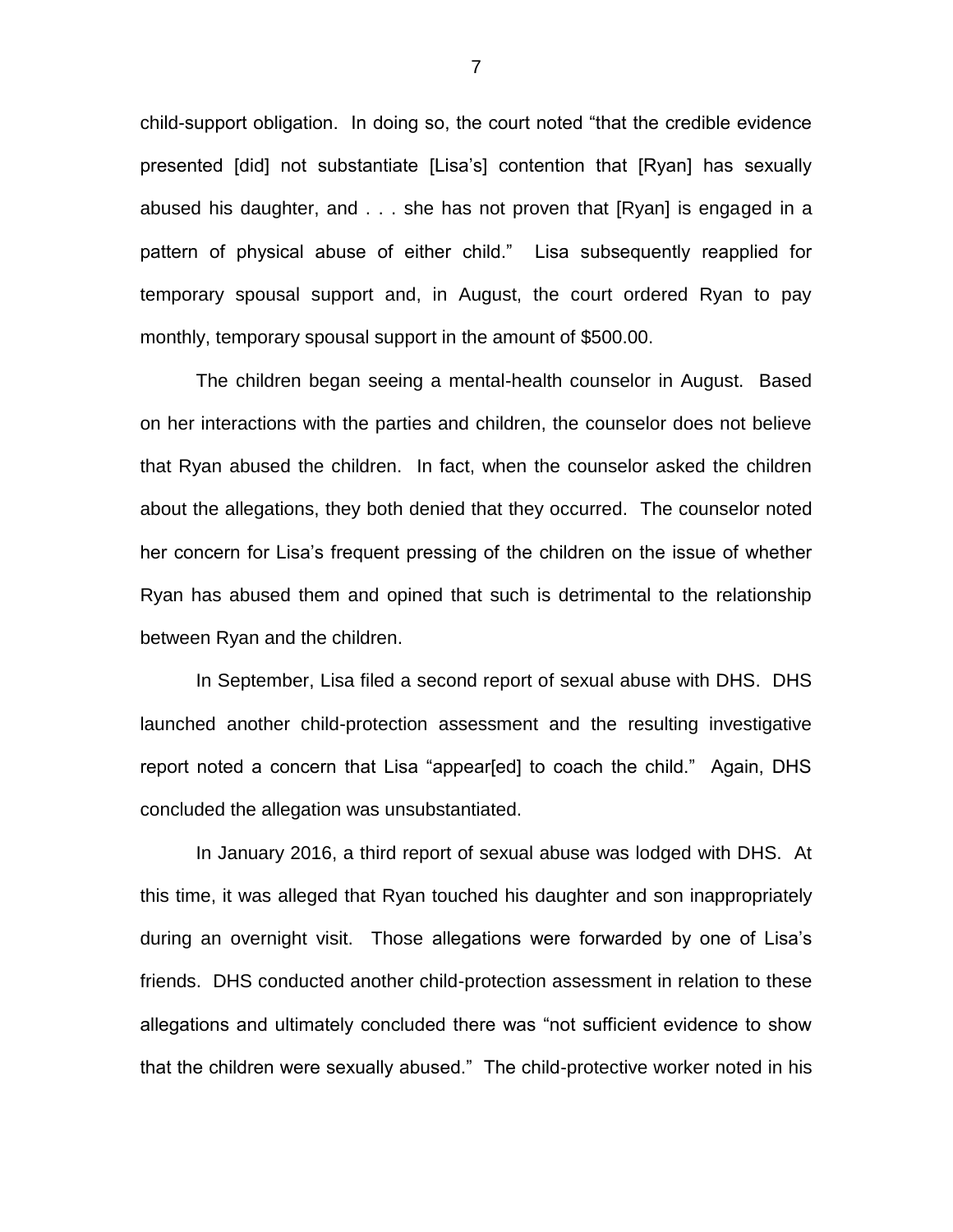report his concern that Lisa's instruction of the children on body safety and frequent questioning of the children may be resulting in false reports.

At the time of trial, Lisa still held the belief that Ryan physically and sexually abused both of the children and that he is a pedophile. Lisa has broadcasted this belief and the unconfirmed allegations to her friends and family as well as many individuals who attend her church. As a result, many, if not all, of the individuals with whom Lisa surrounds herself and the children are also of the opinion that Ryan is a pedophile and child molester.<sup>4</sup> Specifically, Lisa sent regular updates regarding the allegations and court proceedings via electronic mail to individuals on her "prayer email list." In these emails she requested the recipients to pray that the allegations against Ryan were true and that child pornography would be found on his electronic devices. She also stated several times in these emails that she does not want Ryan to have any contact whatsoever with the children. After the sexual- and physical-abuse allegations were not confirmed by DHS, Lisa continued to repeat in these emails that Ryan is a child abuser.

A four-day trial commenced on September 6, 2016. The court entered a decree dissolving the parties' marriage on September 14. The court awarded the parties joint legal custody but placed physical care of the children with Ryan. Noting its careful consideration of the factors contained in Iowa Code section

 $\overline{a}$ 

 $4$  Ryan and Lisa were members of a six-member group of friends that developed in the fall of 2013 as a result of their involvement in a larger church group. The general purpose of the small group was for the members to discuss issues in the couples' marriages as a means to resolve the same. Ryan and Lisa's sex life came to the group's attention and much criticism was directed toward Ryan.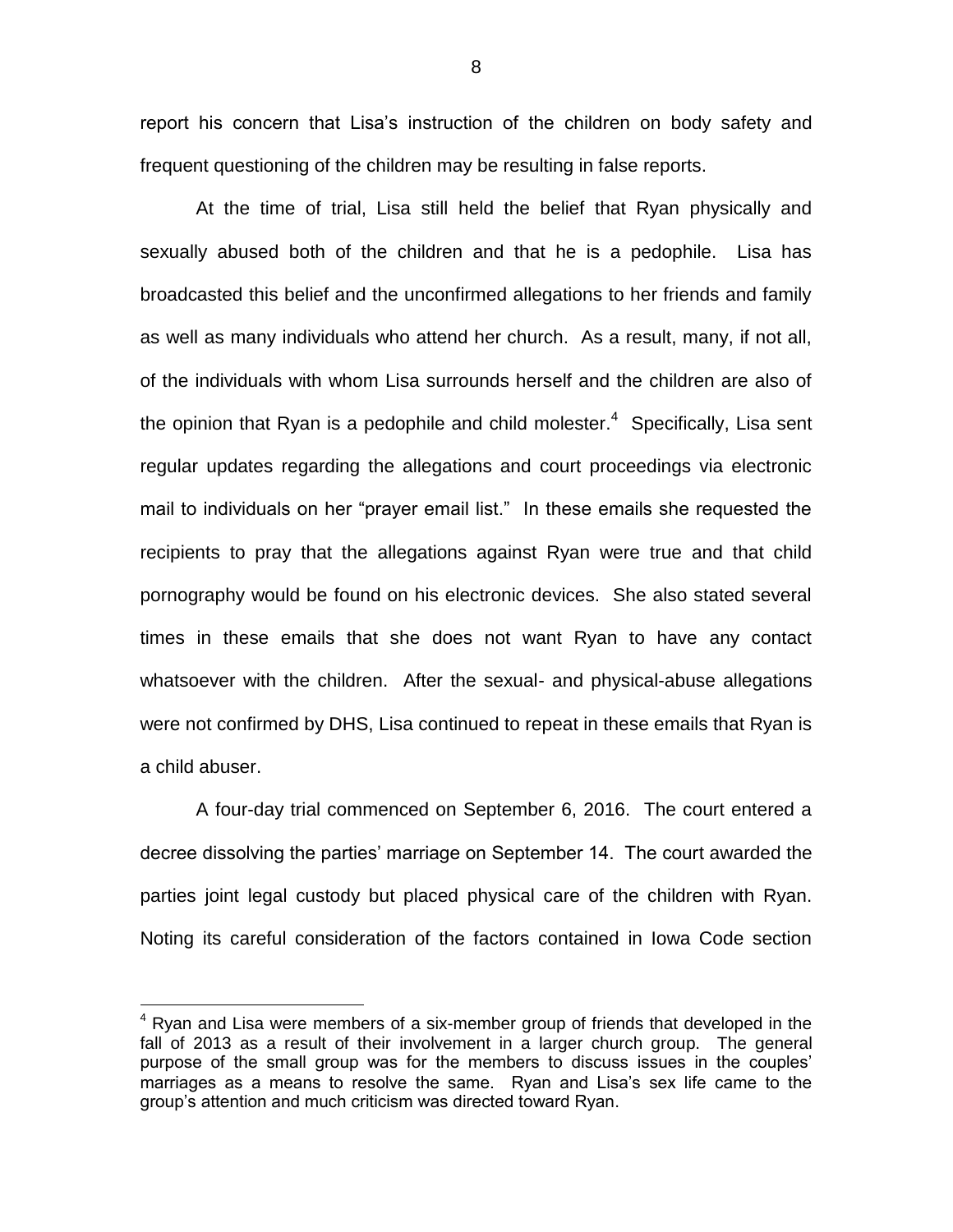598.41 (2015), the district court concluded "Ryan is the parent who can administer most effectively to the long-term best interests of the children and place them in an environment that will foster healthy physical and emotional lives" and, therefore, "it is in the best interests of the children that Ryan be given [physical care] with liberal visitation rights granted to Lisa, as Ryan is better able to tend to the emotional, physical, spiritual, and educational needs of the children than is Lisa" and "to promote and maintain a healthy relationship between his children and their mother." The court granted Lisa visitation every other weekend, every other Wednesday, three weeks in the summer, and on holidays and special occasions. Pursuant to the child support guidelines, Lisa was ordered to pay Ryan child support in the amount of \$298.21 per month. In order to provide Lisa with funds to complete her bachelor's degree, the court also ordered Ryan to pay Lisa monthly spousal support in the amount of \$1000 for twelve months.

As noted, Lisa appeals. Additional facts may be set forth below as are relevant to the issues raised on appeal.

#### **II. Standard of Review**

Review of dissolution cases is de novo. Iowa R. App. 6.907; *In re Marriage of Schenkelberg*, 824 N.W.2d 481, 483–84 (Iowa 2012). While we give weight to the factual findings of the district court, especially when considering the credibility of witnesses, we are not bound by them. Iowa R. App. P.  $6.904(3)(q)$ ; *In re Marriage of Fennelly*, 737 N.W.2d 97, 100 (Iowa 2007). Because the court bases its decision on the unique facts of each case, precedent is of little value. *In re Marriage of Brown*, 776 N.W.2d 644, 647 (Iowa 2009).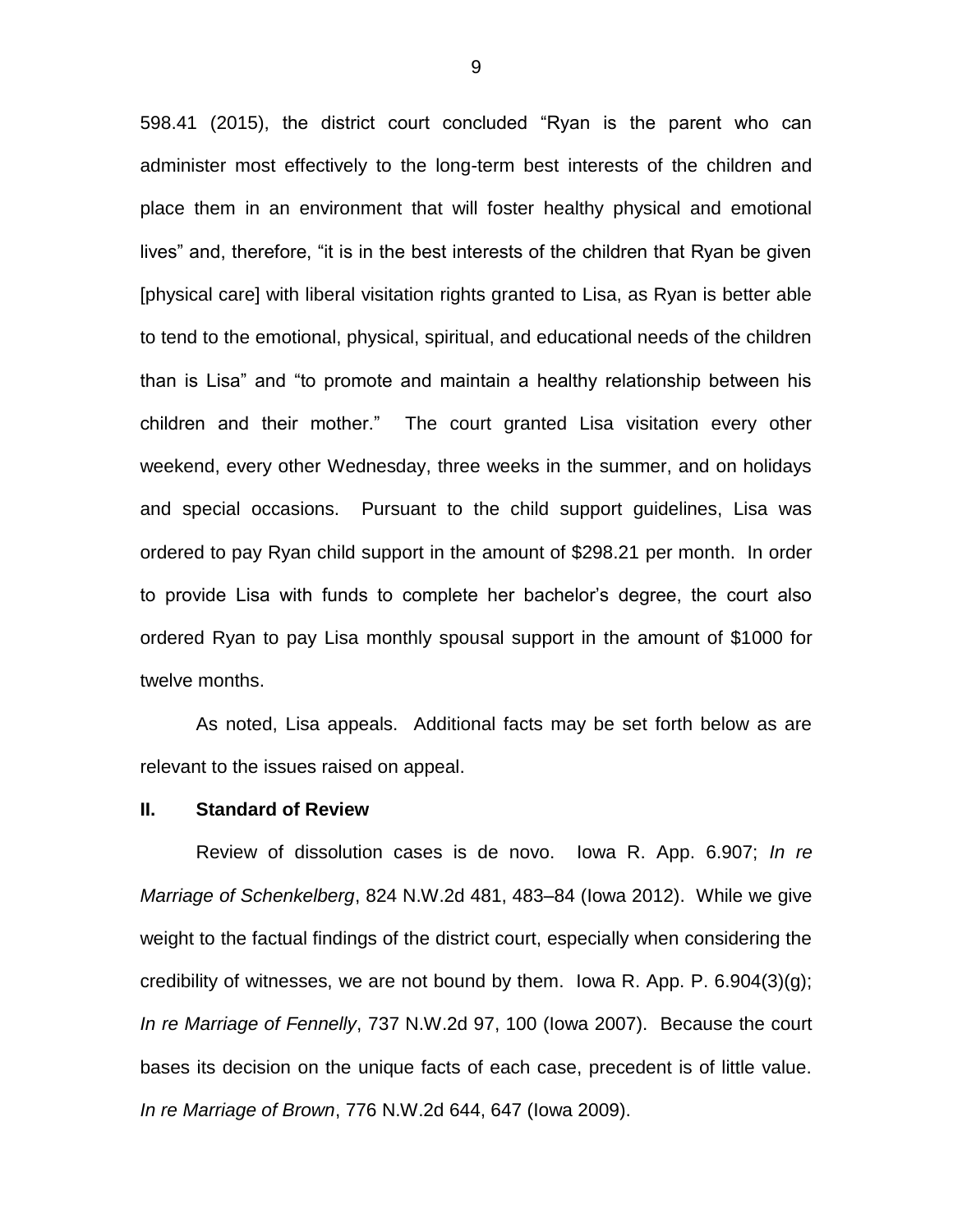## **III. Physical Care**

 $\overline{a}$ 

Lisa asserts the district court erred in placing the children in Ryan's physical care. Lisa specifically argues the district court "ignored" Iowa Code section 598.41<sup>5</sup> and controlling precedent and limited its analysis to its beliefs that (1) she was trying to prove Ryan to be an unfit parent because he (allegedly) physically and sexually abused one or both children and (2) Lisa and her witnesses continue to believe Ryan sexually abused the children. She argues the court failed to consider the "approximation rule"<sup>6</sup> as well as the best interests of the children, consideration of which she argues would have resulted in the children being placed in her physical care.

"Physical care" involves "the right and responsibility to maintain a home for the minor child[ren] and provide for the routine care of the child[ren]." Iowa Code § 598.1(7). The court considers a number of factors in determining which parent should have physical care. *See id*. § 598.41(3); *In re Marriage of Winter*, 223 N.W.2d 165, 166–67 (Iowa 1974). The fundamental goal in determining physical care of a child in an action for dissolution of marriage is to place the child in the care of the parent who will likely accommodate the long-range best interests of the child. *Winter*, 223 N.W.2d at 167. "[T]he basic framework for determining the best interest of the child" is well established. *Hansen*, 733 N.W.2d at 696; *see*

 $5$  Lisa frequently cites to lowa Code section 598.21 in the portions of her brief addressing the physical-care issue. Because that section relates to orders for disposition of property, we assume she means to cite section 598.41, which concerns custody of children.

 $6$  Our supreme court has described this rule as follows: "[T]he caregiving of parents in the post-divorce world should be in rough proportion to that which predated the dissolution." *In re Marriage of Hansen*, 733 N.W.2d 683, 697 (Iowa 2007). The rule is not determinative, but is only one of the many factors to be considered under Iowa Code section 598.41(3). *Id.*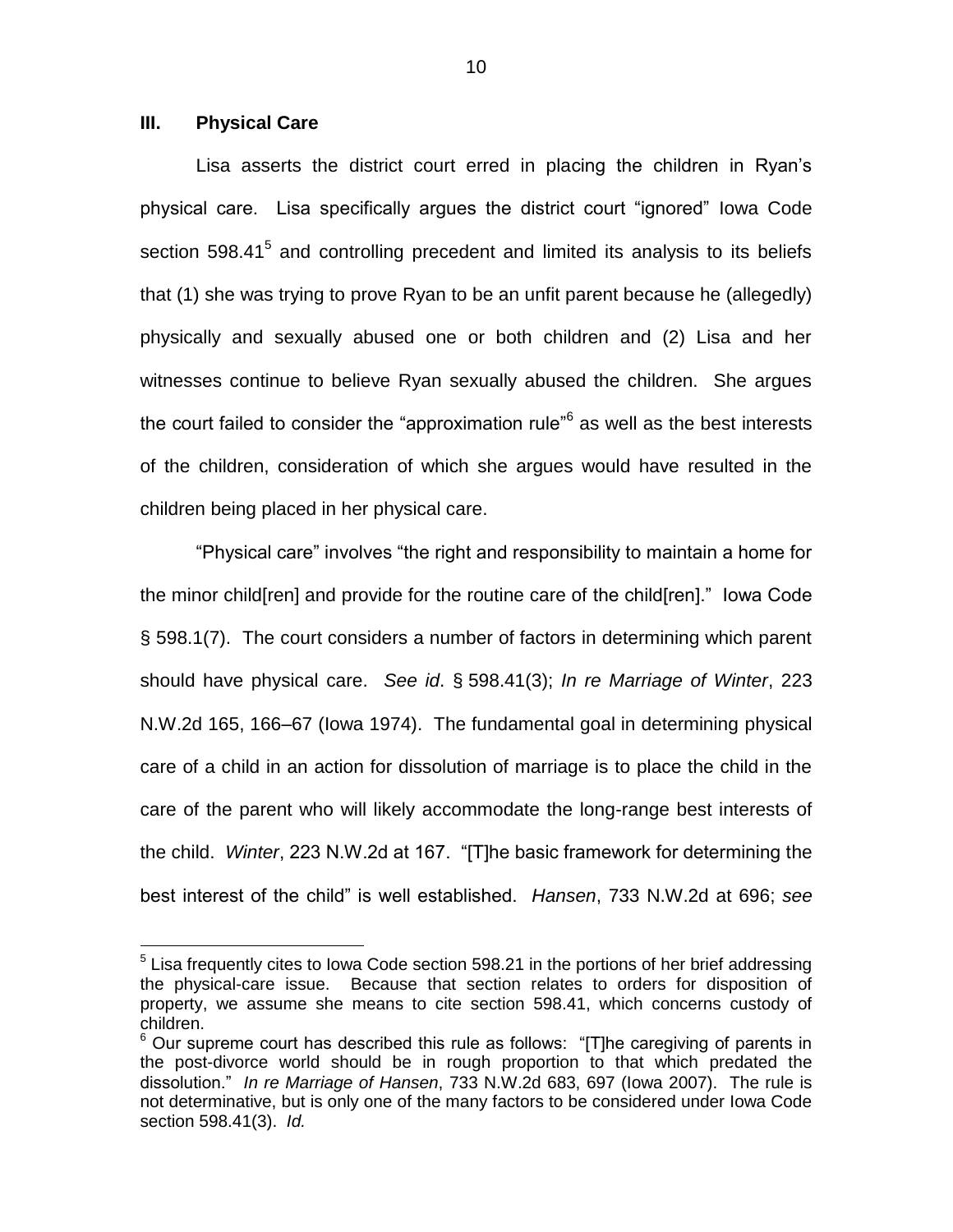*generally* Iowa Code § 598.41. Generally, stability and continuity of caregiving are important considerations. *Hansen*, 733 N.W.2d at 696. Finally, "[t]he objective of a physical care determination is to place the children in the environment most likely to bring them to health, both physically and mentally, and to social maturity." *Id*. at 695.

We will first consider "[w]hether both parents have actively cared for the child[ren] before and since separation." Iowa Code § 598.41(3)(d); *see Hansen*, 733 N.W.2d at 696–98. It is undisputed that Lisa has been the primary caregiver to the children both before and after the parties' separation. That is not to say Ryan has been an uninvolved parent, as the record reveals Ryan, prior to the parties' separation, was an involved parent when he was not working to provide for the family. It is true that Ryan's involvement waned after the parties' separation, but this was the result of Lisa's allegations of domestic and child abuse, all of which were ultimately not confirmed, and her corresponding affirmative effort to place legal barriers between Ryan and the children. After Ryan was granted visitation, he exercised that visitation and cared for the children when they were with him. Although Lisa's historical role as the primary caregiver weighs in favor of her being granted physical care of the children, the attribute is not dispositive on the issue of physical care because "[s]uccessful parenting . . . implicates far more than a parent's ability to attend to the daily details of raising a child." *See In re Marriage of Kunkel*, 555 N.W.2d 250, 253 (Iowa Ct. App. 1996).

We will next consider whether the parties would be suitable custodians for the children. *See* Iowa Code § 598.41(3)(a). From the outset, we agree with the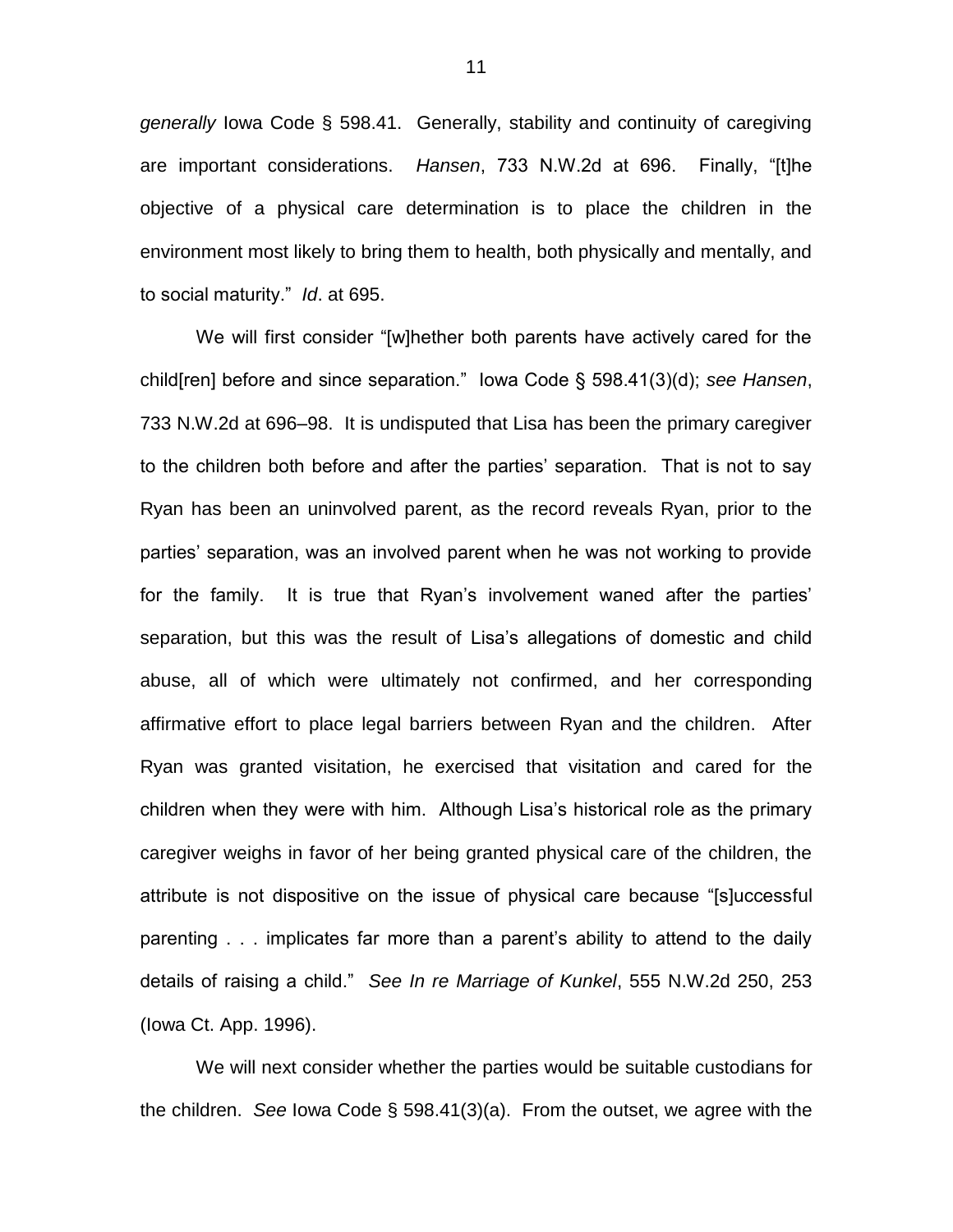district court and several professionals involved in the proceedings that Lisa's historical allegations and contemporary belief that Ryan has abused the children are not supported by the evidence. The remaining testimony reveals that Ryan is a suitable custodian for these children. Ryan maintains a nurturing approach to parenting the children, and it is clear that he possesses a long-term interest in caring for them. While Ryan has assumed a more traditional role in the family as the breadwinner, he has participated in the caregiving of the children. Lisa maintains a more strict and aggressive approach to parenting the children. As did the district court and children's mental-health counselor, we have a concern that Lisa is pressing these children on the issue of whether Ryan has abused them. The district court found that Lisa's conduct in this regard caused the children "emotional trauma" and has "infused the children with anxiety and fear." We give deference to this assessment. *See Fennelly*, 737 N.W.2d at 100. Based on our lack of concern regarding Ryan's suitability as a custodian in comparison to our concerns for Lisa's suitability as the same, we find Ryan would be the more suitable parent to have physical care of these children.

We finally consider the ability of the parties to communicate with each other regarding the children's needs and their respective abilities to support the other's relationships with the children. *See* Iowa Code § 598.41(3)(c), (e), (5)(b). The record raises absolutely no concerns for Ryan's ability to communicate with Lisa or support her relationship with the children. Ryan still loves his wife and wants her to be involved in the children's lives. In fact, Ryan has stated throughout the proceedings that he does not want a divorce. We are highly concerned, however, with Lisa's ability to communicate with Ryan about the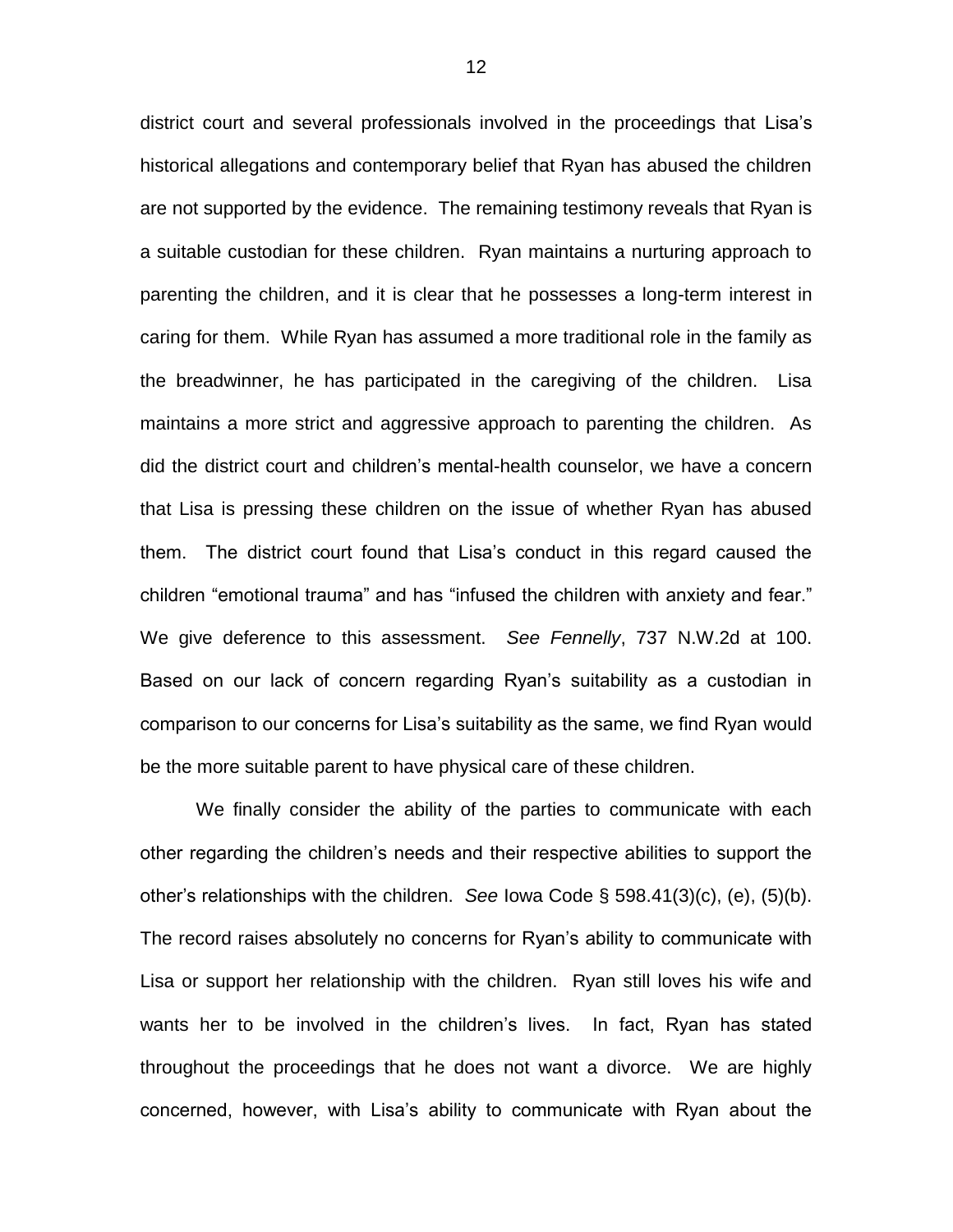children and support the parent-child relationship between them. The district court made the following conclusion:

Lisa lacks credibility as to her assertion she can support Ryan in his role as father of her children. She continues to believe he is a pedophile and that he physically and sexually abused her children, regardless of the utter lack of evidence in support of that conclusion. It is beyond the scope of reason to assume Lisa will suddenly support Ryan's relationship with their children merely because this Court grants her request for primary care when she continues to harbor the gravest concerns for the children's welfare when in the presence of their father.

Based on our de novo review of the record, we share the district court's concern

for Lisa's ability to support a relationship between Ryan and the children.

Although Lisa veils her physical-care argument by stating the district court improperly failed to consider certain factors in making its physical-care determination, we note the challenge largely relates to the court's weighing of the evidence and credibility determinations, which we give deference to. Iowa R. App. P. 6.904(3)(g). In the decree, the district court expressly noted its "careful consideration" of the factors contained in section 598.41(3) and specifically addressed many of them. Further, the finder of fact "is free to believe or disbelieve any testimony as it chooses and to give weight to the evidence as in its judgment such evidence should receive." *State v. Thornton*, 498 N.W.2d 670, 673 (Iowa 1993). "In fact, the very function of the [factfinder] is to sort out the evidence and 'place credibility where it belongs.'" *Id.* (quoting *State v. Blair*, 347 N.W.2d 416, 420 (Iowa 1984)).

Based on all the evidence, we conclude Ryan is the more suitable parent and is better able to communicate with Lisa and support her relationship with the children, and we find an award of physical care to Ryan "places the children in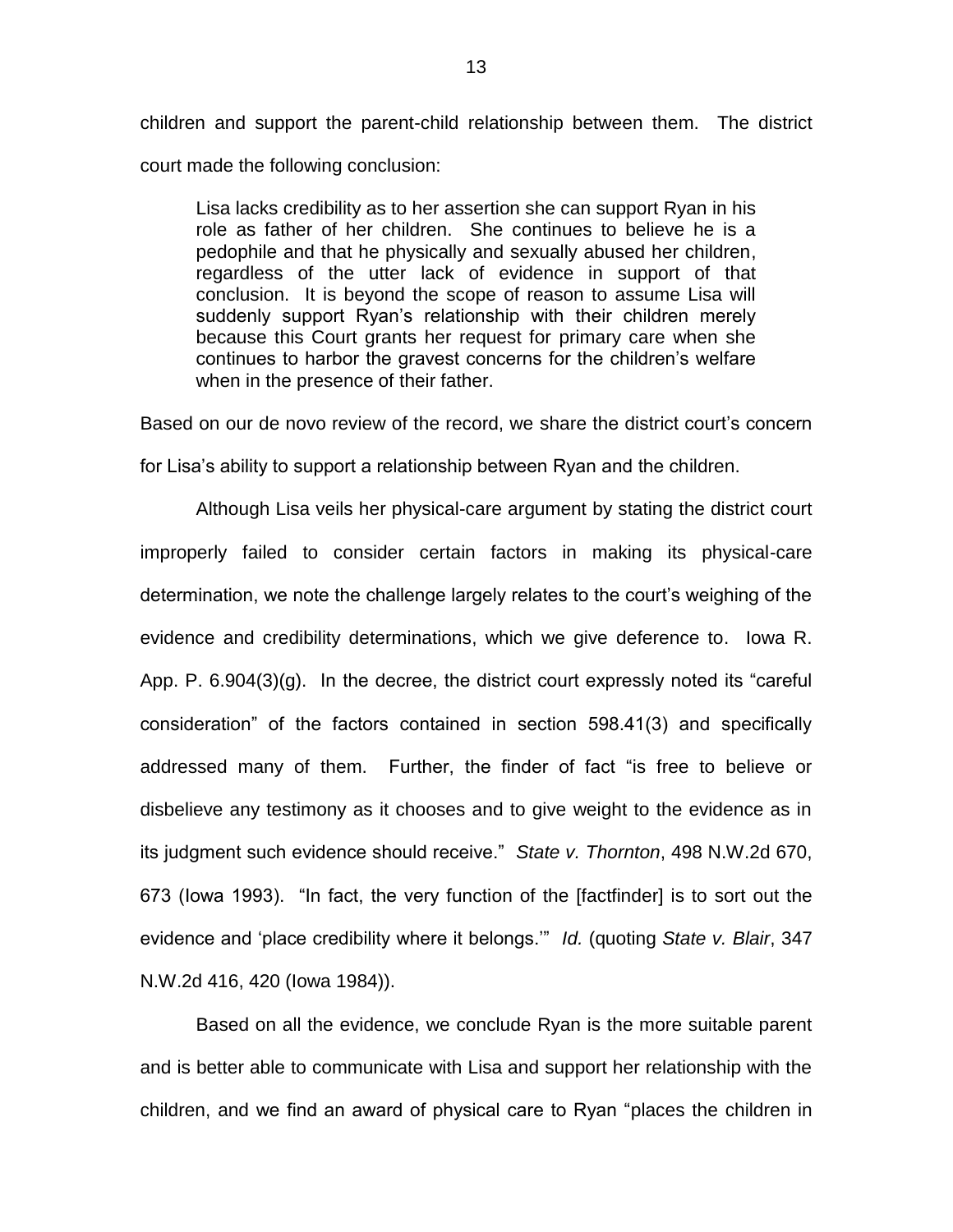the environment most likely to bring them to health, both physically and mentally, and to social maturity," *Hansen*, 733 N.W.2d at 695, and is in the children's best interests. *See* Iowa Code § 598.1(1) ("'Best interest of the child' includes but is not limited to the opportunity for maximum continuous physical and emotional contact possible with both parents.").

We affirm the district court's decision to place physical care of the children with Ryan.

### **IV. Property Distribution**

Next, Lisa argues the property-distribution provision of the decree was "exceedingly unfair" and "further evidence of the bias demonstrated by the trial court against" her.

First, Lisa appears to complain that Ryan was awarded the premarital value of a life insurance policy, 401k, and Roth individual retirement account, despite the fact that she stipulated to Ryan being awarded the same. Based on Lisa's stipulation, the district court found this equitable, as do we. *See* Iowa Code § 598.21(5)(k).

Next, Lisa argues the district court's division of the remaining marital property was "unfair and inequitable." She complains Ryan was credited with debts that arose after the parties' separation. *See In re Marriage of Smith*, 351 N.W.2d 541, 543 (Iowa Ct. App. 1984) (holding debts arising after separation of parties is not a marital debt). Due to the alleged inequity resulting from the district court's property distribution, Lisa specifically requests that she be awarded one-half of the difference in assets that the parties received which, according to her math, amounts to \$46,950.00.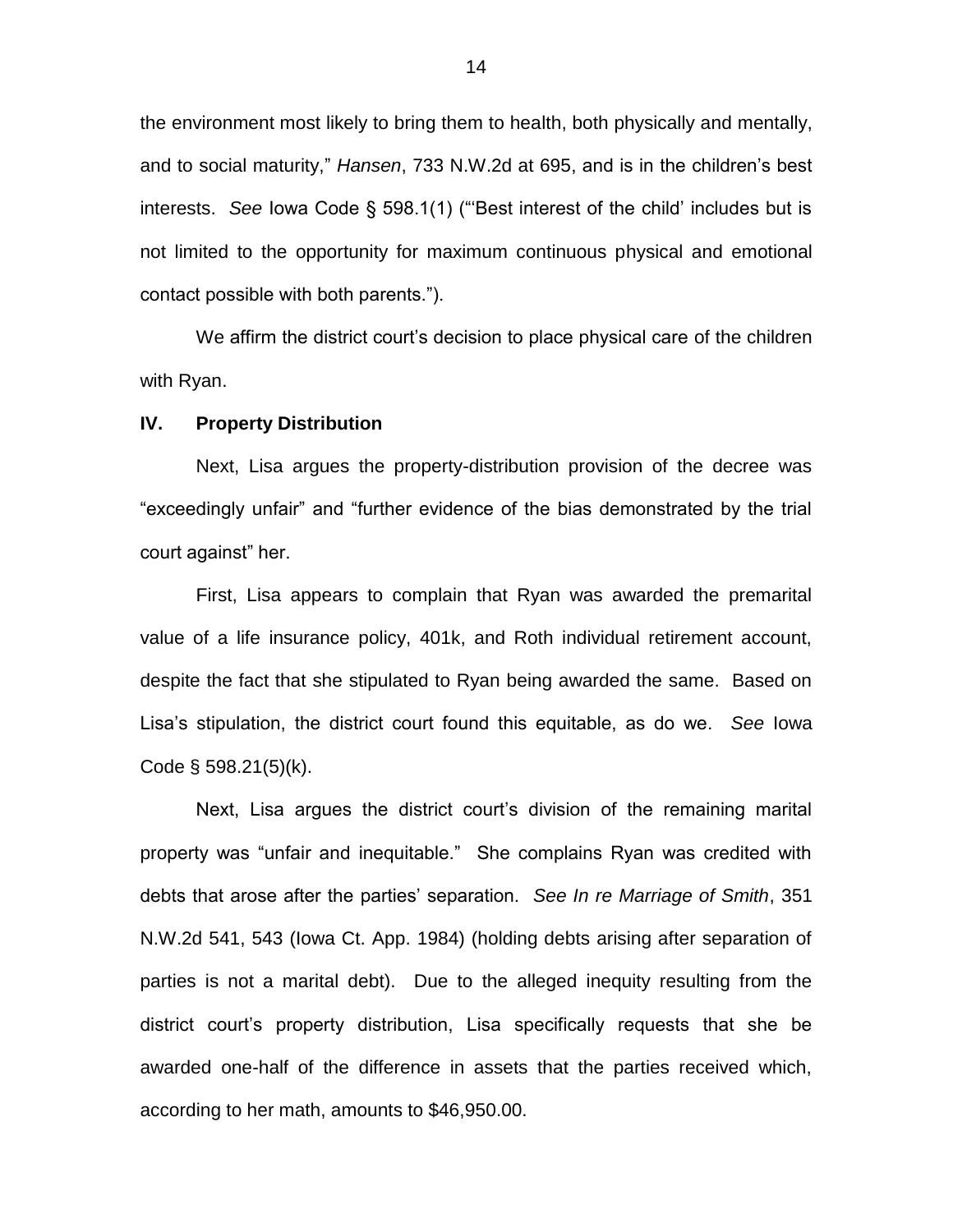Excluding the retirement accounts that were ordered on the record to be distributed by way of qualified domestic relations orders, Ryan received assets in the amount \$199,437.26 and Lisa in the amount of \$105,538.47. One-half of the difference of these figures, \$46,949.40, roughly amounts to Lisa's request. What Lisa's calculation ignores, however, is that the district court ordered "Ryan to pay Lisa's entire attorney fees in the amount of \$46,805," fashioning such as an equalization payment, as well as the remaining guardian ad litem fees in the amount of \$634.00. Accounting for these figures brings Ryan's total award to \$151,998.26 and Lisa's total award to \$152,343.47. These figures do not include the other debts incurred by Ryan after the parties' separation. Considering Lisa's specific request and the factors contained in Iowa Code section 598.21(5), we find this distribution equitable and therefore affirm the property-distribution portion of the district court's order.

#### **V. Spousal Support**

Lisa contends "the trial court continued its bias in awarding [spousal support] for only one year at \$1,000 per month" and the spousal support "should be \$2,000 per month for five years."

At trial, Lisa testified she would like to complete her bachelor's degree, it would cost her "approximately \$9500 plus books," take her "about a year" to complete, and she wants Ryan to pay for it. She specifically testified to her desire to receive spousal support for three years to help her "establish a job and an income for [her]self." Recognizing Lisa's desire to finish her education, the district court found: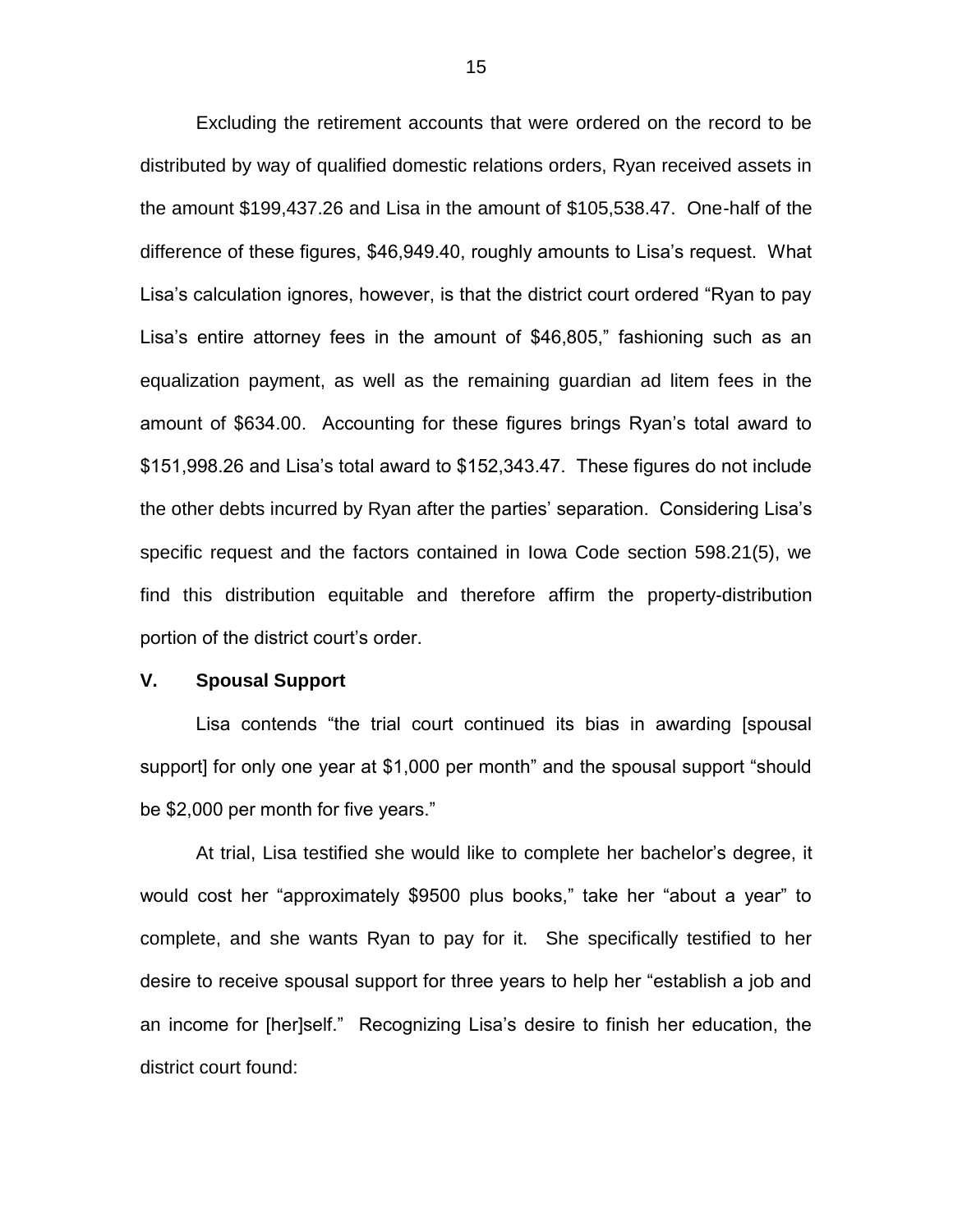[I]t is equitable that Ryan now supports Lisa in her quest to obtain a post-secondary education. . . . Ryan shall pay Lisa . . . alimony in the amount of \$1,000 per month commencing October 1 and continuing for twelve months thereafter. This alimony award will be slightly more than the amount Lisa testified will be required to complete her college education. That estimate amount was \$9,500. In making this award, it is assumed Lisa will be able to better support the children with a college degree.

Now, on appeal, Lisa contends her cost of future education is \$44,200.00. We find this assertion unsupported by the record. In any event, assuming this would include post-graduate studies, Lisa specifically testified she no longer desires to pursue those endeavors, as she desired to "stick to the business." Although our review of spousal support is de novo, "we give [the district] court considerable latitude in making this determination . . . . [and] will disturb [it] only when there has been a failure to do equity." *In re Marriage of Anliker*, 694 N.W.2d 535, 540 (Iowa 2005). Because the district court awarded Lisa exactly what she asked for (and then some), we find the district did not fail to do equity and affirm. *See Jasper v. State*, 477 N.W.2d 852, 856 (Iowa 1984) (noting a litigant "cannot deliberately act so as to invite error and then object because the court has accepted the invitation").

#### **VI. Appellate Attorney Fees**

Finally, Lisa requests an award of appellate attorney fees. An award of appellate attorney fees is not a matter of right but rests within this court's discretion. *In re Marriage of Berning*, 745 N.W.2d 90, 94 (Iowa Ct. App. 2007). In determining whether to award attorney fees, we consider the needs of the party making the request, the ability of the other party to pay, and whether the party making the request was obligated to defend the district court's decision on